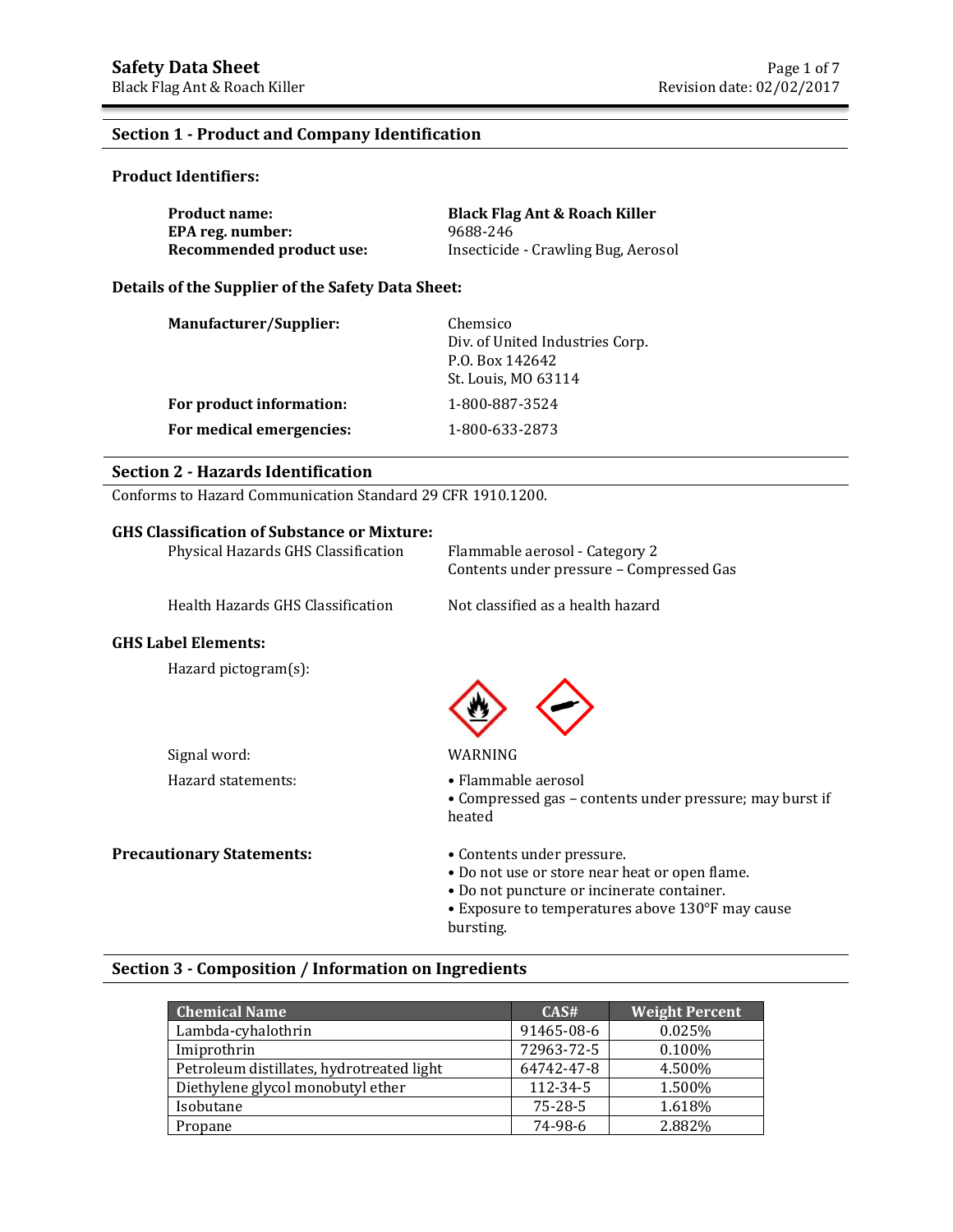Note: Ingredients not identified are proprietary or non-hazardous. Values are not product specifications.

### **Section 4 - First Aid Measures**

| Eye contact:              | No special requirements                                                                                                                                                                                                           |
|---------------------------|-----------------------------------------------------------------------------------------------------------------------------------------------------------------------------------------------------------------------------------|
| <b>Skin contact:</b>      | No special requirements                                                                                                                                                                                                           |
| Inhalation:               | No special requirements                                                                                                                                                                                                           |
| Ingestion:                | No special requirements                                                                                                                                                                                                           |
| <b>Note to Physician:</b> | None                                                                                                                                                                                                                              |
| <b>General advice:</b>    | If you feel unwell, seek medical advice (show the label<br>where possible). Ensure that medical personnel are aware<br>of the material(s) involved, and take precautions to protect<br>themselves. Keep out of reach of children. |

## **Section 5 - Fire Fighting Measures**

| <b>Flammable properties:</b>                   | Pressurized aerosol container                                                                      |
|------------------------------------------------|----------------------------------------------------------------------------------------------------|
| NFPA classification:                           | NFPA level 1 aerosol                                                                               |
| Suitable extinguishing media:                  | Water fog, foam, $CO2$ , dry chemical                                                              |
| Unsuitable extinguishing media:                | Not available                                                                                      |
| Specific hazards arising from the<br>chemical: | Contents under pressure – container may burst in heat of<br>fire.                                  |
| Protective equipment for firefighters:         | Firefighters should wear full protective clothing including<br>self-contained breathing apparatus. |
| <b>Hazardous combustion products:</b>          | None known                                                                                         |
| <b>Explosion data:</b>                         | Not available                                                                                      |
| Sensitivity to static discharge:               | Not available                                                                                      |
| <b>Personal precautions:</b>                   | Keep unnecessary personnel away. Do not touch or walk<br>through spilled material.                 |

## **Section 6 - Accidental Release Measures**

| <b>Personnel precautions:</b>               | Remove all sources of ignition. Wear personnel protective<br>equipment as recommended in Section 8. Wash<br>thoroughly after handling.                                           |
|---------------------------------------------|----------------------------------------------------------------------------------------------------------------------------------------------------------------------------------|
| For emergency responders:                   | If specialized clothing is required to deal with the spillage,<br>take note of any information in Section 8 on suitable and<br>unsuitable materials.                             |
| <b>Environmental precautions:</b>           | Avoid dispersal of spilled material and runoff and contact<br>with soil, waterways, drains and sewers.                                                                           |
| Methods for containment and<br>cleaning up: | Stop leak if without risk. Move containers from spill area.<br>Before attempting clean up, refer to hazard data given<br>above. Small spills may be absorbed with earth, sand or |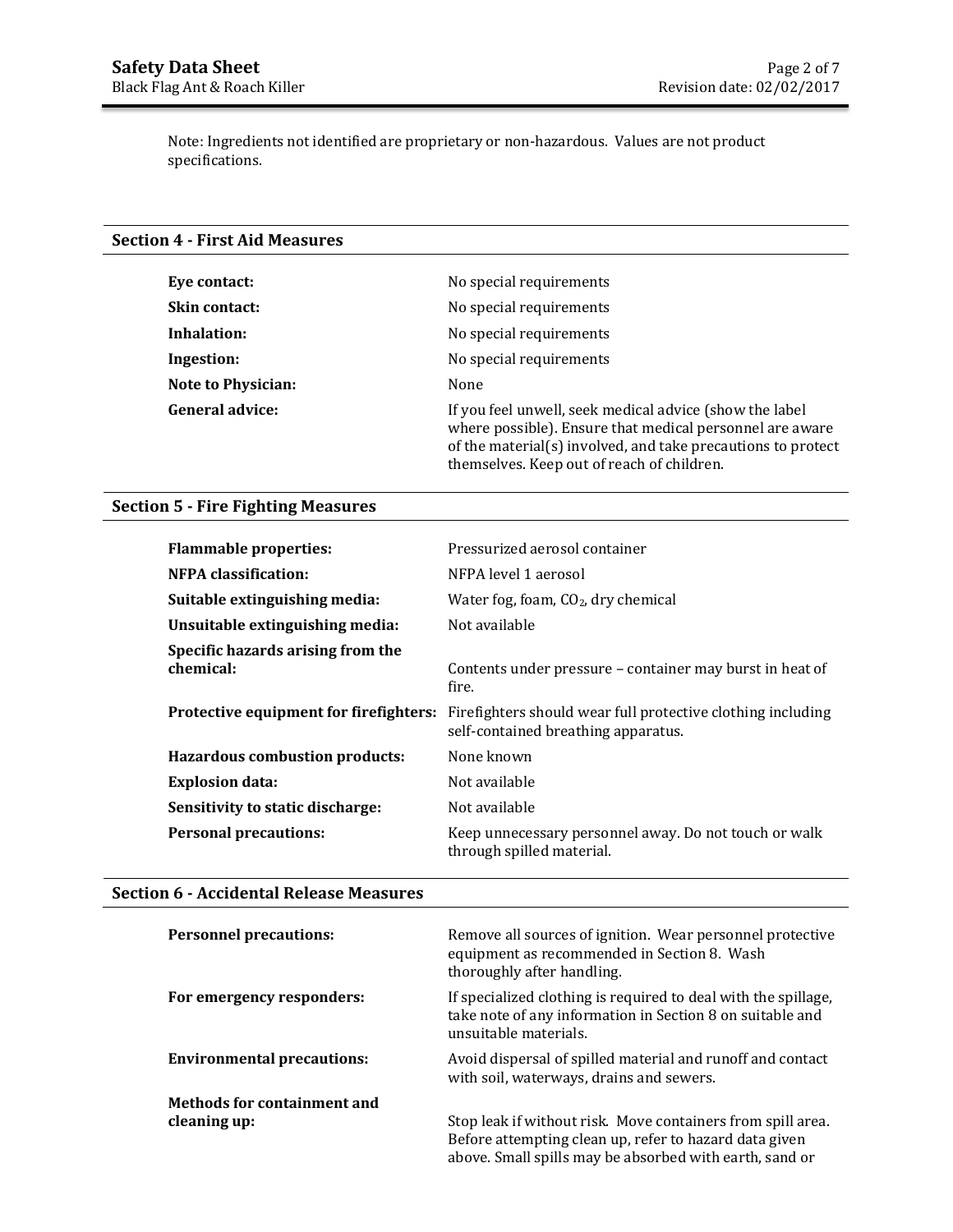| absorbent material swept up and placed in suitable,        |
|------------------------------------------------------------|
| covered, and labeled containers. Prevent large spills from |
| entering sewers or waterways. Contact emergency            |
| services and supplier for advice. Never return spills in   |
| original containers for re-use.                            |

## **Section 7 - Handling and Storage**

| <b>Precautions for safe handling:</b> | Put on appropriate personal protective equipment as<br>recommended in Section 8. Pressurized container: protect<br>from sunlight and do not expose to temperatures<br>exceeding 50°C (122°F). Do not pierce or burn, even after<br>use. Do not ingest. Avoid contact with skin, eyes and<br>clothing. Avoid breathing vapor or mist. Use only with<br>adequate ventilation. Store and use away from heat,<br>sparks, open flame or any other ignition source. Use<br>explosion-proof electrical equipment. Use only non-<br>sparking tools. Empty containers retain product residue<br>and can be hazardous. |
|---------------------------------------|--------------------------------------------------------------------------------------------------------------------------------------------------------------------------------------------------------------------------------------------------------------------------------------------------------------------------------------------------------------------------------------------------------------------------------------------------------------------------------------------------------------------------------------------------------------------------------------------------------------|
| Storage:                              | Store in a cool, dry area away from open flame. Do not<br>store above 50°C (122°F).                                                                                                                                                                                                                                                                                                                                                                                                                                                                                                                          |

## **Section 8 - Exposure Controls / Personal Protection**

## **Exposure guidelines:**

|                              |     |                 |                 | <b>Exposure Limits</b> |                 |                     |               |
|------------------------------|-----|-----------------|-----------------|------------------------|-----------------|---------------------|---------------|
|                              |     |                 | <b>OSHA PEL</b> | <b>ACGIH TLV</b>       |                 | <b>Supplier OEL</b> |               |
| <b>Chemical name</b>         |     | $mg/m^3$<br>ppm |                 | ppm                    | $mg/m^3$        | ppm                 | $mg/m^3$      |
| Lambda-cyhalothrin           | TWA | Not established |                 |                        | Not established | .                   | $0.04$ (skin) |
| Imiprothrin                  | TWA | None            |                 | None                   |                 | None                |               |
| Diethylene glycol monobutyl  |     |                 |                 |                        |                 |                     |               |
| ether                        | TWA | Not listed      |                 |                        | Not listed      | 35                  |               |
| Petroleum distillates, light | TWA | None listed     |                 |                        | 200             | None listed         |               |
| Isobutane                    | TWA | Not established |                 | 1000                   |                 | Not established     |               |
| Propane                      | TWA | 1000<br>1800    |                 | 1000                   |                 | Not established     |               |

**Engineering controls: General ventilation normally adequate.** 

## **Personal protective equipment:**

| Eye/Face protection:                   | None required                                                                                                                                                                          |
|----------------------------------------|----------------------------------------------------------------------------------------------------------------------------------------------------------------------------------------|
| Skin and body protection:              | None required                                                                                                                                                                          |
| <b>Respiratory protection:</b>         | Where exposure guideline levels may be exceeded, use an<br>approved NIOSH respirator.                                                                                                  |
| <b>General hygiene considerations:</b> | Handle in accordance with good industrial hygiene and<br>safety practices. When using, do not eat or drink. Wash<br>hands before breaks and immediately after handling the<br>product. |

## **Section 9 - Physical & Chemical Properties**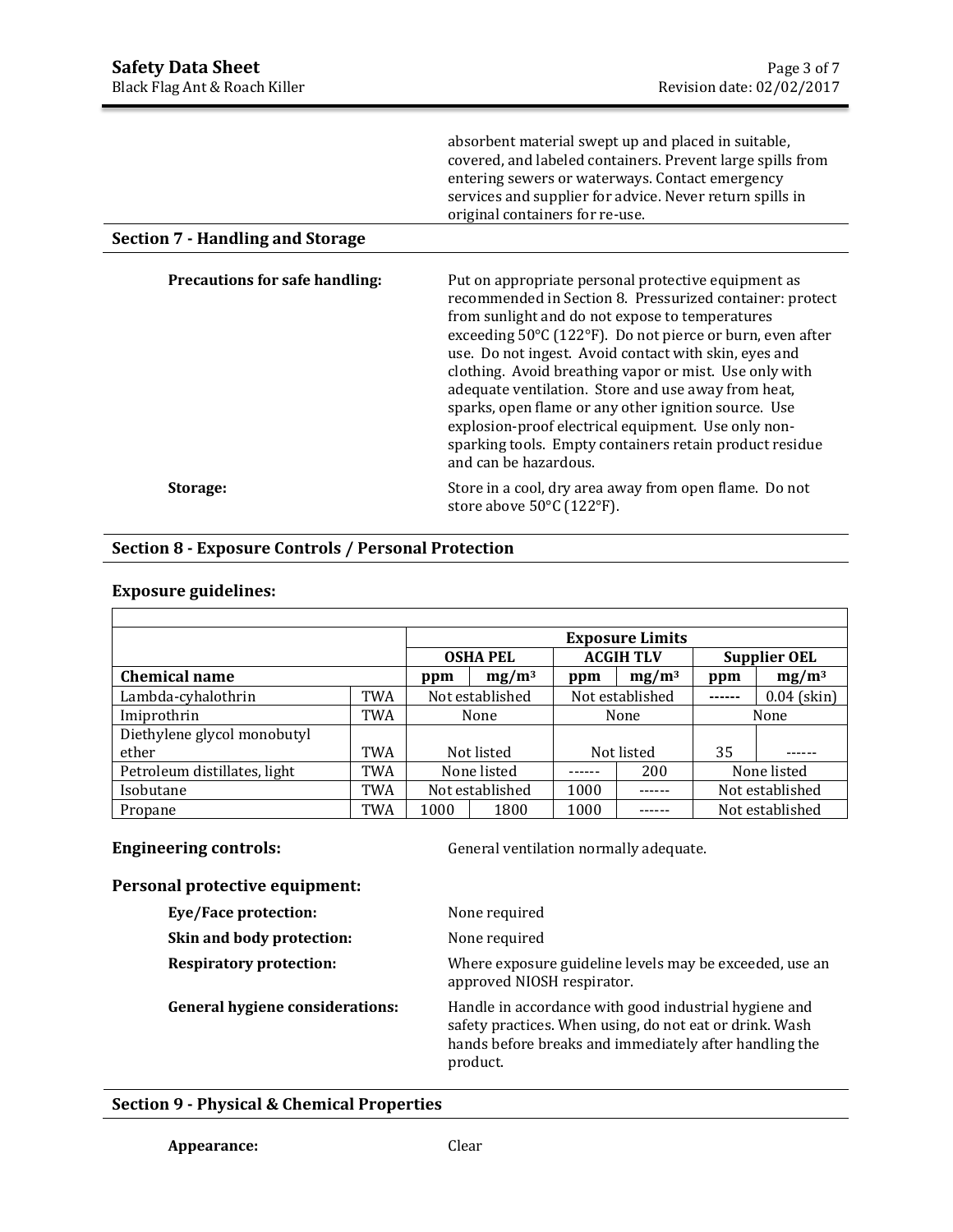| Light yellow to water-white |
|-----------------------------|
| Pressurized liquid          |
| Solvent                     |
| No data available           |
| 7.5 (liquid portion)        |
| No data available           |
| No data available           |
| No data available           |
| 117°F (liquid portion)      |
| 0" (level 1 aerosol)        |
| No data available           |
| No data available           |
| No data available           |
| No data available           |
| 0.999 (liquid portion)      |
| No data available           |
| No data available           |
| No data available           |
| Miscible in water           |
| No data available           |
| 9.0                         |
|                             |

## **Section 10 - Chemical Stability & Reactivity Information**

| Reactivity                                             |                                              |
|--------------------------------------------------------|----------------------------------------------|
| Conditions to avoid:                                   | Do not mix with other chemicals.             |
| Incompatible materials:                                | Avoid strong oxidizers.                      |
| <b>Chemical stability</b><br><b>Product stability:</b> | Stable under recommended storage conditions. |
| <b>Other</b>                                           |                                              |
| Hazardous decomposition products:                      | None known                                   |
| <b>Possibility of hazardous reactions:</b>             | Hazardous polymerization does not occur.     |
|                                                        |                                              |

# **Section 11 - Toxicological Information**

| <b>Primary eye irritation:</b>  | Non-irritating (EPA tox. category IV)         |
|---------------------------------|-----------------------------------------------|
| <b>Primary skin irritation:</b> | Non-irritating (EPA tox. category IV)         |
| Acute dermal:                   | $LD_{50}$ > 5000 mg/kg (EPA tox. category IV) |
| Acute inhalation:               | $LC_{50}$ > 2 mg/L (EPA tox. cateogry IV)     |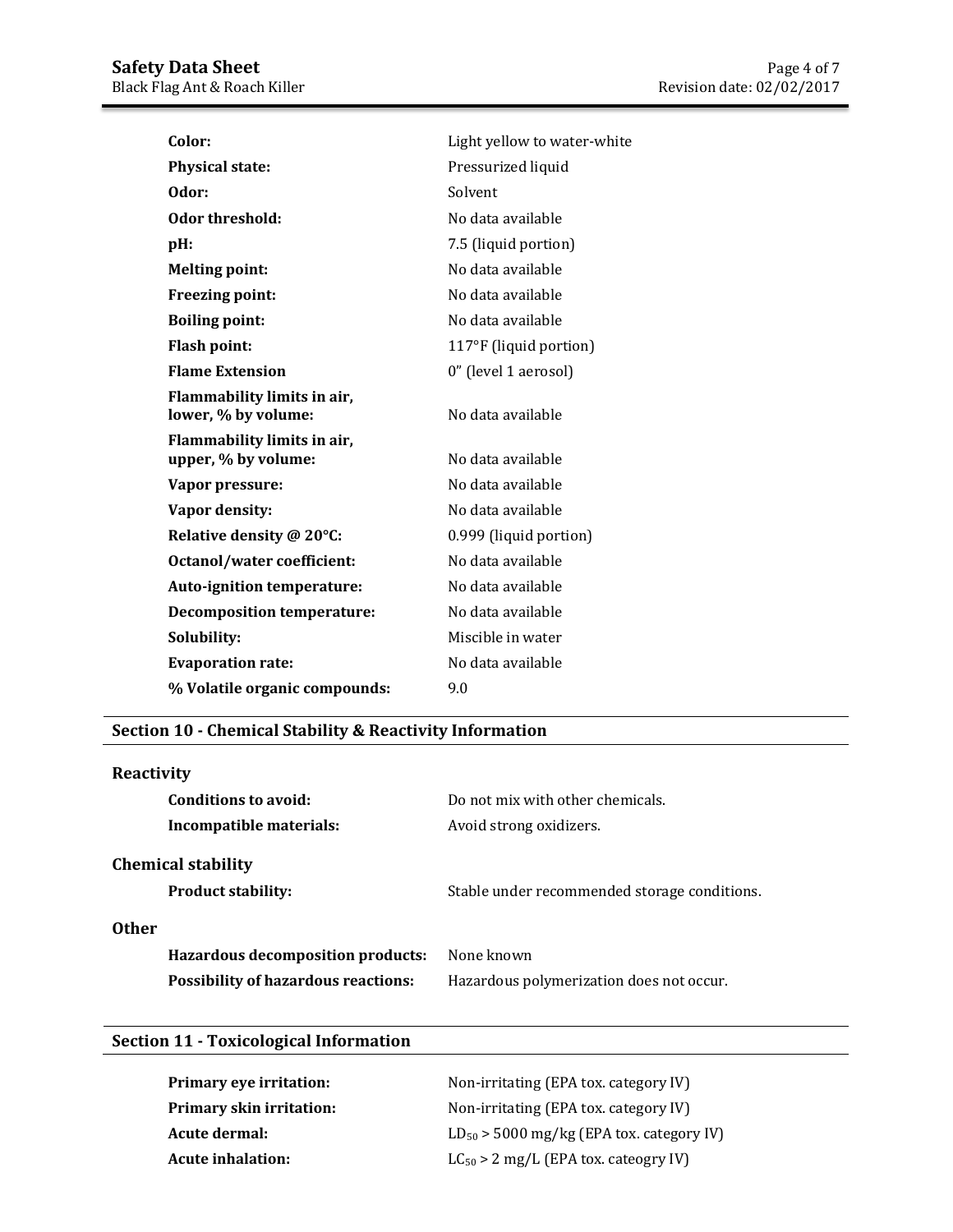| Acute oral:                              | $LD_{50}$ > 5000 mg/kg (EPA tox. category IV) |
|------------------------------------------|-----------------------------------------------|
| Sensitization:                           | Not a skin sensitizer.                        |
| <b>Chronic effects/ Carcinogenicity:</b> | No data available                             |
| <b>Mutagenicity:</b>                     | No data available                             |
| <b>Reproductive effects:</b>             | No data available                             |
| Teratogenicity:                          | No data available                             |
| <b>Ecotoxicity:</b>                      | No data available                             |

### **Section 12 - Ecological Information**

| <b>Environmental effects:</b>           | No data available           |
|-----------------------------------------|-----------------------------|
| <b>Aquatic toxicity:</b>                | Toxic to aquatic organisms. |
| Persistence / degradability:            | No data available           |
| <b>Bioaccumulation / accumulation:</b>  | No data available           |
| <b>Partition coefficient:</b>           | No data available           |
| <b>Mobility in environmental media:</b> | No data available           |
| <b>Chemical fate information:</b>       | No data available           |

## **Section 13 - Disposal Considerations**

| Waste codes:                              | Not available                                          |
|-------------------------------------------|--------------------------------------------------------|
| <b>Disposal instructions:</b>             | Dispose in accordance with all applicable regulations. |
| Waste from residues / unused<br>products: | Not available                                          |
| Contaminated packaging:                   | Not available                                          |

## **Section 14 - Transportation Information**

| U.S. Department of Transportation |                                                     |
|-----------------------------------|-----------------------------------------------------|
| (DOT):                            | UN-1950, Aerosols, Flammable, 2.1, Limited Quantity |
| IATA:                             | UN-1950, Aerosols, 2.1                              |
| IMDG:                             | UN-1950, Aerosols, Flammable, 2, Limited Quantity   |

### **Section 15 - Regulatory Information**

| 29 CFR 1910.1200 hazardous chemical   |               |
|---------------------------------------|---------------|
| <b>Occupational Safety and Health</b> |               |
| <b>Administration (OSHA):</b>         | Nο            |
| <b>CERCLA (Superfund) reportable</b>  |               |
| quantity:                             | Not available |

## **Hazard categories**

## **Superfund Amendments and Reauthorization Act of 1986 (SARA):**

| Immediate Hazard | No |
|------------------|----|
| Delayed Hazard   | N٥ |
| Fire Hazard      | No |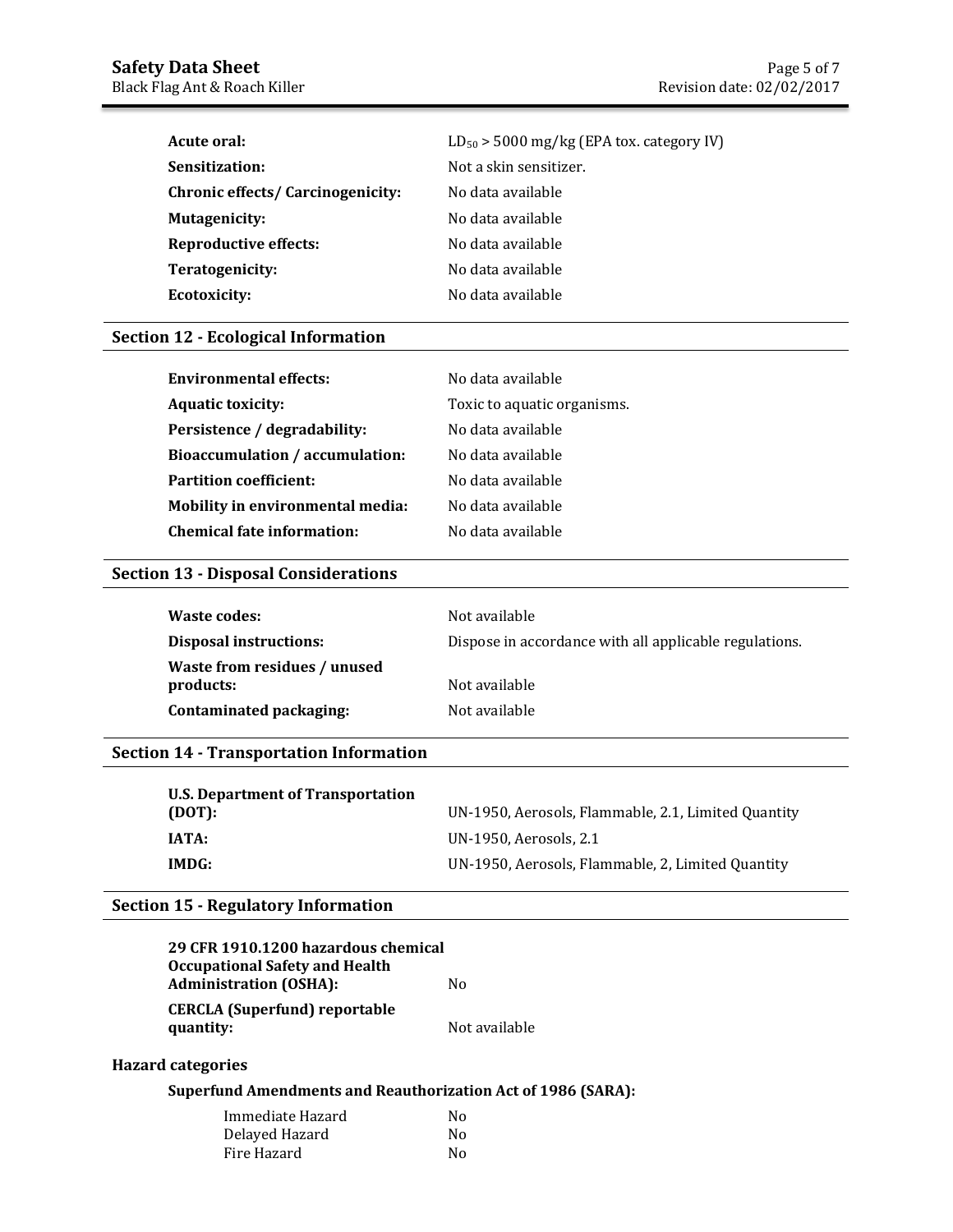|                               | Pressure Hazard<br>Reactivity Hazard                                                                                                                                                   | No<br>N <sub>0</sub>                                                                                                                                                                                                                                                                                                                                                                                                                                                                                                                                                                                                                                                                 |
|-------------------------------|----------------------------------------------------------------------------------------------------------------------------------------------------------------------------------------|--------------------------------------------------------------------------------------------------------------------------------------------------------------------------------------------------------------------------------------------------------------------------------------------------------------------------------------------------------------------------------------------------------------------------------------------------------------------------------------------------------------------------------------------------------------------------------------------------------------------------------------------------------------------------------------|
| Substance:                    | <b>Section 302 extremely hazardous</b>                                                                                                                                                 | N <sub>0</sub>                                                                                                                                                                                                                                                                                                                                                                                                                                                                                                                                                                                                                                                                       |
| <b>Clean Air Act (CAA):</b>   | Section 311 hazardous chemical:                                                                                                                                                        | N <sub>o</sub><br>Not available                                                                                                                                                                                                                                                                                                                                                                                                                                                                                                                                                                                                                                                      |
| <b>Clean Water Act (CWA):</b> |                                                                                                                                                                                        | Not available                                                                                                                                                                                                                                                                                                                                                                                                                                                                                                                                                                                                                                                                        |
| <b>State regulations:</b>     |                                                                                                                                                                                        |                                                                                                                                                                                                                                                                                                                                                                                                                                                                                                                                                                                                                                                                                      |
| <b>FIFRA labeling:</b>        |                                                                                                                                                                                        | This chemical is a pesticide product registered by the Environmental Protection<br>Agency and is subject to certain labeling requirements under federal pesticide law.<br>These requirements differ from the classification criteria and hazard information<br>required for safety data sheets, and for workplace non-pesticide chemicals.<br>Following is the hazard information as required on the pesticide label:                                                                                                                                                                                                                                                                |
| Signal word:                  | CAUTION                                                                                                                                                                                |                                                                                                                                                                                                                                                                                                                                                                                                                                                                                                                                                                                                                                                                                      |
| Precautionary<br>statements:  | Causes moderate eye irritation. Avoid contact with eyes or clothing. Wash<br>thoroughly with soap and water after handling and before eating, drinking, chewing<br>gum, using tobacco. |                                                                                                                                                                                                                                                                                                                                                                                                                                                                                                                                                                                                                                                                                      |
|                               | visiting the treatment area.                                                                                                                                                           | This pesticide is extremely toxic to aquatic organisms, including fish and<br>invertebrates. Do not apply directly to or near water. Drift and runoff may be<br>hazardous to fish in water adjacent to treated areas. This pesticide is highly toxic to<br>bees exposed to direct treatment on blooming crops or weeds. Do not apply this<br>product or allow it to drift to blooming crops or weeds while bees are actively                                                                                                                                                                                                                                                         |
|                               | bursting.                                                                                                                                                                              | Contents under pressure. Do not use or store near heat or open flame. Do not<br>puncture or incinerate container. Exposure to temperatures above 130°F may cause                                                                                                                                                                                                                                                                                                                                                                                                                                                                                                                     |
| <b>Notification status:</b>   |                                                                                                                                                                                        | All ingredients of this product are listed or are excluded from listing on the U.S.<br>Toxic Substances Control Act (TSCA) Chemical Substance Inventory.                                                                                                                                                                                                                                                                                                                                                                                                                                                                                                                             |
| California Prop. 65:          |                                                                                                                                                                                        | This product does not contain any chemicals known to the state of California to<br>cause cancer, birth defects or any other reproductive harm.                                                                                                                                                                                                                                                                                                                                                                                                                                                                                                                                       |
| <b>Disclaimer:</b>            | information contained in this document.                                                                                                                                                | Information contained herein was obtained from sources considered technically<br>accurate and reliable. While every effort has been made to ensure full disclosure of<br>product hazards, in some cases data is not available and is so stated. Since<br>conditions of actual product use are beyond control of the supplier, it is assumed<br>that users of this material have been fully trained according to the requirements of<br>all applicable legislation and regulatory instruments. No warranty, expressed or<br>implied, is made and supplier will not be liable for any losses, injuries or<br>consequential damages which may result from the use of or reliance on any |

## **Section 16 - Other Information**

| <b>HMIS</b> ratings: | Flammability 2 Physical Hazard 1<br>Health Hazard 1                                          |
|----------------------|----------------------------------------------------------------------------------------------|
| Item numbers:        | HG-11031; HG-11033; HG-11034; HG-11064; HG-11066; HG-<br>11067; HG-11068; HG-11151; HG-11152 |
| Formula number(s):   | 21-1286; 21-1287; 21-1288;                                                                   |
| <b>Issue date:</b>   | 3/16/2016                                                                                    |